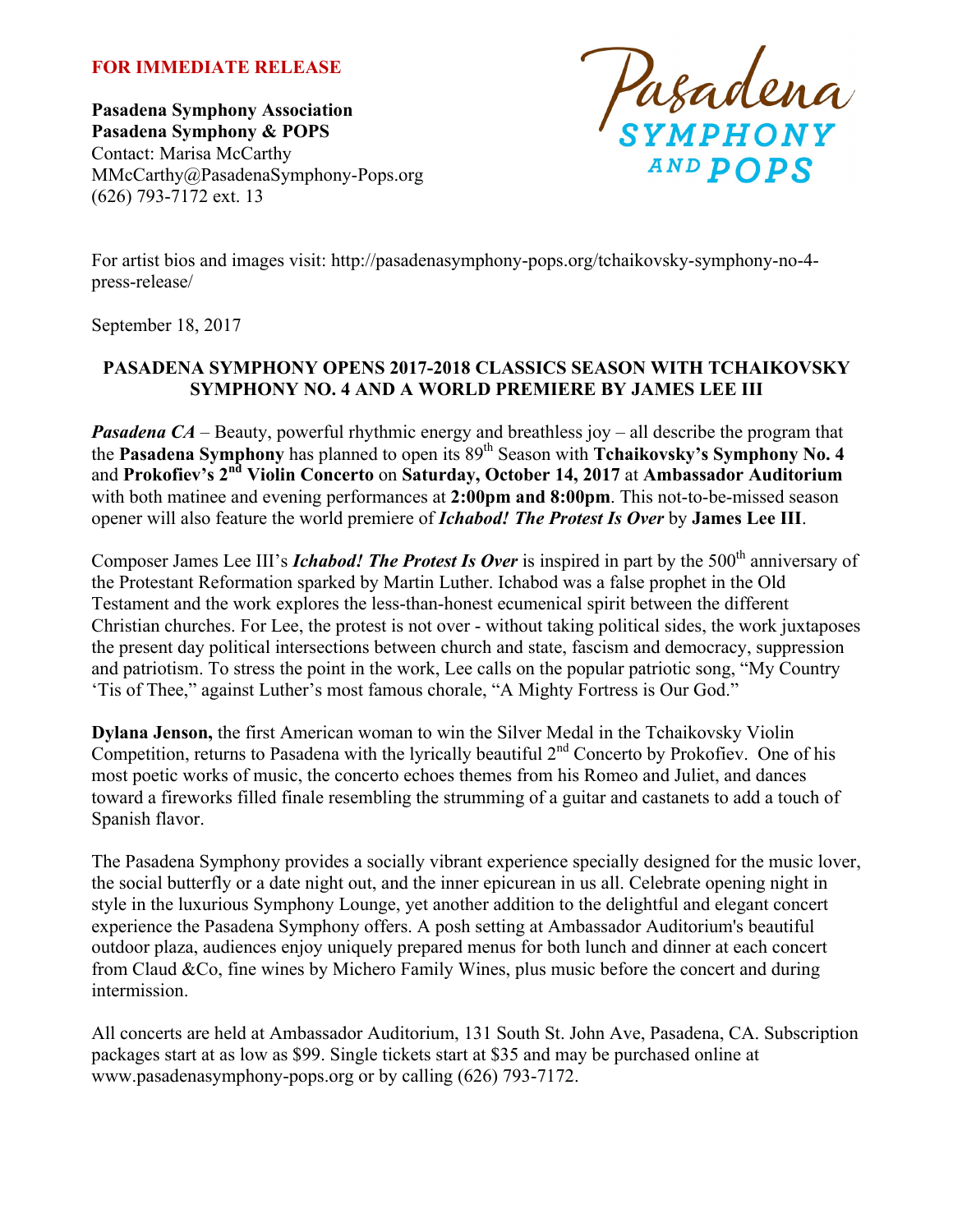# **IF YOU GO:**

- **What:** The Pasadena Symphony presents Tchaikovsky Symphony No. 4. David Lockington, conductor Dylana Jenson, violin

| James Lee III | <i>Ichabod! The Protest is Over!</i> (world premiere) |
|---------------|-------------------------------------------------------|
| Prokofiev     | Violin Concerto No. 2                                 |
| Tchaikovsky   | Symphony No. 4                                        |

- **When:** Saturday, October 14, 2017 at 2:00 pm and 8:00 pm

- **Where:** Ambassador Auditorium | 131 South St. John Avenue, Pasadena, CA 91105

- **Cost:** Tickets start at \$35.00

- **Parking:** Valet parking is available on Green Street for \$15. General parking is available in two locations: next to the Auditorium (entrance on St. John Ave) at the covered parking structure for \$10 and directly across the street at the Wells Fargo parking structure (entrance on Terrace at Green St). ADA parking is located at the above-ground parking lot adjacent to the Auditorium (entrance on St. John Ave.) for \$10. Parking purchased onsite is cash only.

- **Symphony Lounge:** Located on the plaza at Ambassador Auditorium. Opens at 12:30 pm before the matinee and 6:00 pm before the evening performance.

- **Pre-Concert Discussion:** Pre-concert discussions with David Lockington begins one hour before curtain and is available to all ticket holders at no cost.

###

# **ABOUT THE PASADENA SYMPHONY ASSOCIATION**

Recent Acclaim for the Pasadena Symphony and POPS:

*"The Pasadena Symphony signals a new direction…teeming with vitality...dripping with opulent, sexy emotion." Los Angeles Times.* 

*"...full of pulsating energy from first note to last... the strings were lushly resonant, the wind principals were at the top of their games, and the brass rang out with gleaming vigor." –Pasadena Star News.*

Formed in 1928, the Pasadena Symphony and POPS is an ensemble of Hollywood's most talented, sought after musicians. With extensive credits in the film, television, recording and orchestral industry, the artists of Pasadena Symphony and POPS are the most heard in the world.

The Pasadena Symphony and POPS performs in two of the most extraordinary venues in the United States: Ambassador Auditorium, known as the *Carnegie Hall of the West,* and the luxuriant Los Angeles Arboretum & Botanic Garden. Internationally recognized, Grammy-nominated conductor, David Lockington, serves as the Pasadena Symphony Association's Music Director, with performance-practice specialist Nicholas McGegan serving as Principal Guest Conductor. The multiplatinum-selling, two-time Emmy and five-time Grammy Award-nominated entertainer dubbed "The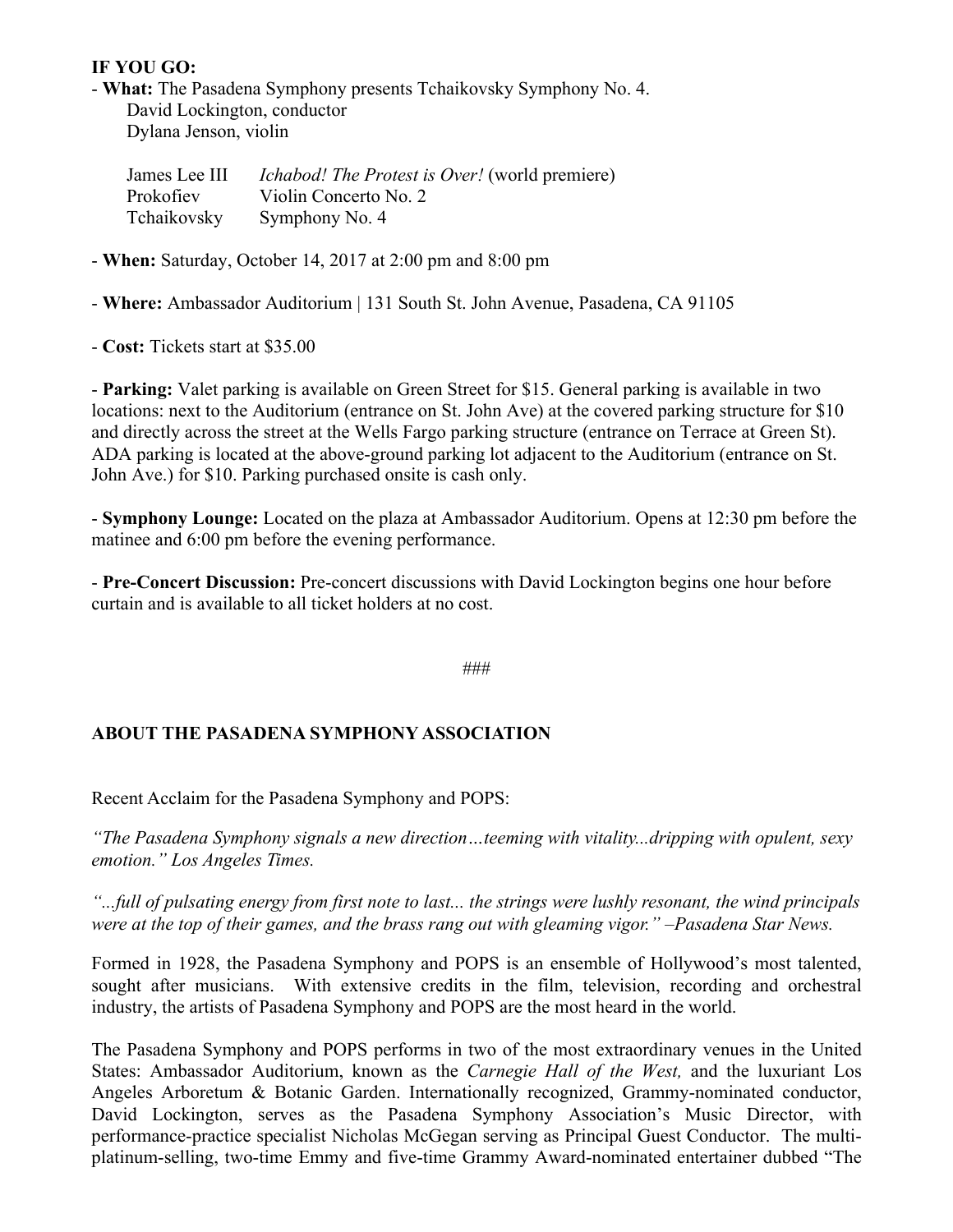Ambassador of the Great American Songbook," Michael Feinstein, is the Principal Pops Conductor, who succeeded Marvin Hamlisch in the newly created *Marvin Hamlisch Chair.*

A hallmark of its robust education programs, the Pasadena Symphony Association has served the youth of the region for over five decades through the Pasadena Youth Symphony Orchestras (PYSO) comprised of five performing ensembles, with over 250 gifted  $4<sup>th</sup>$ -12<sup>th</sup> grade students from more than 50 schools all over the Southern California region. The PYSO Symphony often performs on the popular television show *GLEE*.

The PSA provides people from all walks of life with powerful access points to the world of symphonic music.

# **ABOUT THE ARTISTS**

# **David Lockington Music Director**

David Lockington began his career as a cellist and was the Principal with the National Youth Orchestra of Great Britain for two years. After completing his Bachelor of Arts degree at the University of Cambridge where he was a choral scholar, Mr. Lockington came to the United States on a scholarship to Yale University where he received his Master's Degree in cello performance and studied conducting with Otto Werner Mueller. He was a member of the New Haven Symphony Orchestra and served as assistant principal cellist with the Denver Symphony Orchestra for three years before turning to conducting.

Over the past thirty years, David Lockington has developed an impressive conducting career in the United States. A native of Great Britain, he served as the Music Director of the Grand Rapids Symphony from January 1999 to May 2015, and is currently the orchestra's Conductor Laureate. He has held the position of Music Director with the Modesto Symphony since May 2007 and in March 2013, Mr. Lockington was appointed Music Director of the Pasadena Symphony. He has a close relationship with the Orquesta Sinfonica del Principado de Asturias in Spain, where he was the orchestra's Principal Guest Conductor from 2012 through 2016, and in the 15/16 season was named one of three Artistic Partners with the Northwest Sinfonietta in Tacoma, Washington.

In addition to his current posts, since his arrival to the United States in 1978 Mr. Lockington has held positions with several other American orchestras, including serving as Assistant Conductor of the Denver Symphony Orchestra and Opera Colorado, and Assistant and Associate Conductor of the Baltimore Symphony Orchestra. In May 1993 he accepted the position of Music Director of the Ohio Chamber Orchestra, assumed the title of Music Director of the New Mexico Symphony Orchestra in September 1995 and was Music Director of the Long Island Philharmonic for the 96/97 through 99/2000 seasons.

Mr. Lockington's guest conducting engagements include appearances with the Saint Louis, Houston, Detroit, Seattle, Toronto, Vancouver, Oregon and Phoenix symphonies; the Rochester and Louisiana Philharmonics; and the Orchestra of St. Luke's at Carnegie Hall. Internationally, he has conducted the Northern Sinfonia in Great Britain, the Israel Chamber Orchestra, the China Broadcasting Symphony Orchestra in Beijing and Taiwan, and led the English Chamber Orchestra on a tour in Asia.

Recent and upcoming guest conducting engagements include appearances with the New Jersey, Indianapolis, Utah, Pacific, Colorado, Nashville, San Diego, Santa Barbara, Stamford, Tucson and Kansas City symphonies, the Florida and Louisville Orchestras, the National Arts Centre Orchestra in